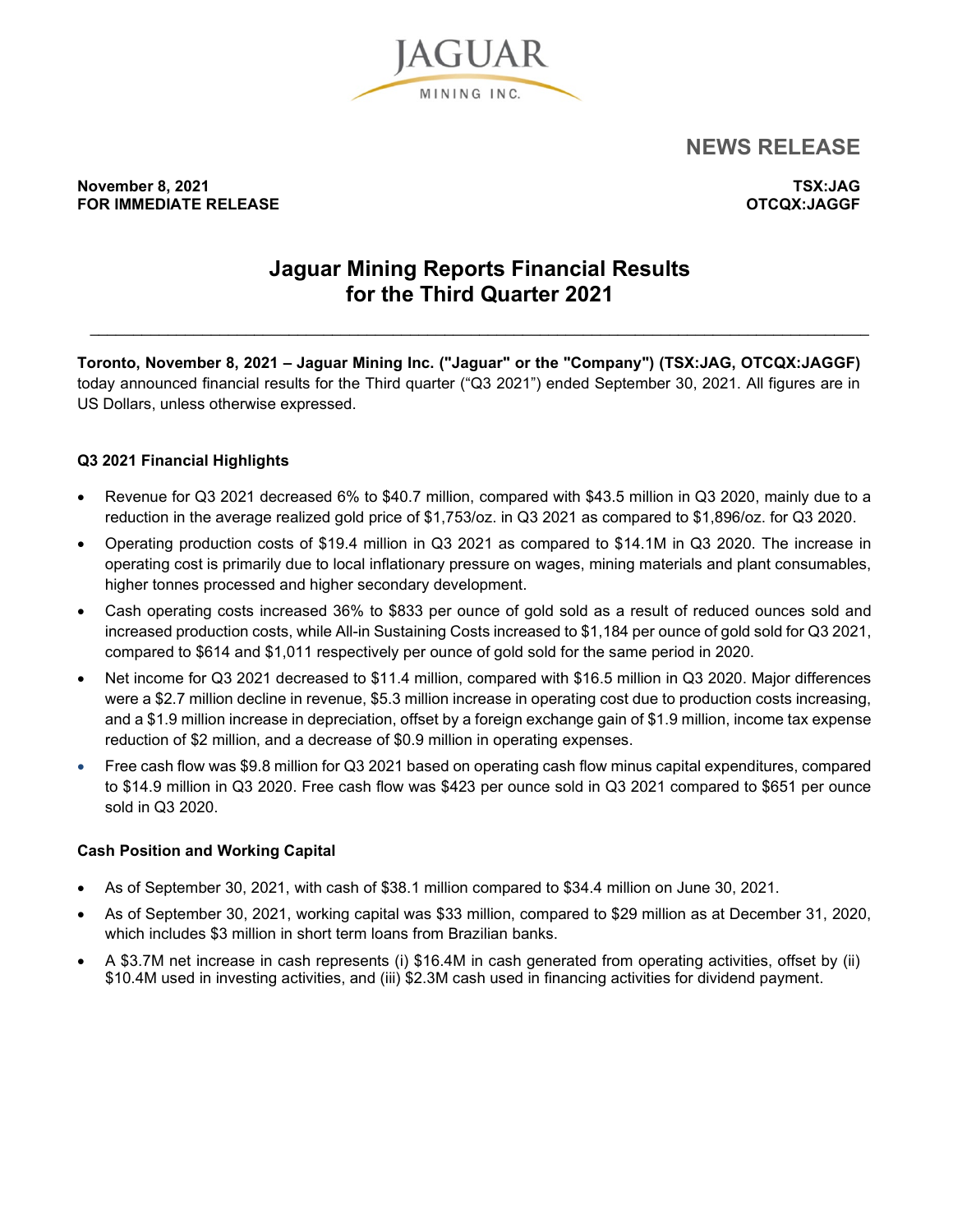### **Q3 2021 Quarterly Dividend**

- The Company is also pleased to announce that its Board of Directors has declared a cash dividend of C\$0.04 per common share of the Company, to be paid on November 30, 2021, to shareholders of record as of the close of business on November 23, 2021. This is the same amount as paid in the previous three quarters. The dividend qualifies as an eligible dividend for Canadian income tax purposes.
- The Board of Directors intends to review, among other things, the Company's budget, cash flow forecast and existing market conditions on a quarterly basis in order to determine whether any additional dividends will be declared on Shares for subsequent quarters.

Vern Baker, President and CEO of Jaguar Mining stated: *"Jaguar completed the third quarter with a strong balance sheet, positive cash flow from both operations, an exploration effort developing new resources both within and outside our current operations, and with the queueing up of several projects with the potential to contribute over the next few years.*

*The disappointing aspect of our quarter was the increase in operating expenses. The main contributing factors to our cost increase were inflation across all components of operating expenditures, an increase of 15% in tonnes mined and milled, and the additional measures for health monitoring, hygiene and distancing made during the pandemic. Inflation is clearly something we will be dealing with for the* remainder of this year and into next year. Now that we believe the bulk of the pandemic issues are behind us, Jaguar is working on several initiatives to reduce costs to begin countering inflation and we are looking *to begin removing the additional measures taken to combat the pandemic.*

In 2021 lower head grades have been the key contributor to a weaker AISC per ounce. Efforts to improve the grade of the ore going into our mills began paying off in Q3 as we experienced our best overall grade of the year. Turmalina experienced its best head grade quarter in the last 4 quarters and sees improving *statistics on all quality measures. Pilar´s head grade remained consistent with the reserve grade, and we foresee improvement on quality statistics (dilution, recovery, model reconciliation) as the mine continues on a sustainable path.* 

In Q3 2021 the Jaguar team was able to push all our exploration and growth project work, sustainably *develop our mines, pay a dividend, and maintain a strong balance sheet. We are confident we can continue in this manner and utilize our infrastructure and exploration properties to organically grow our production base."*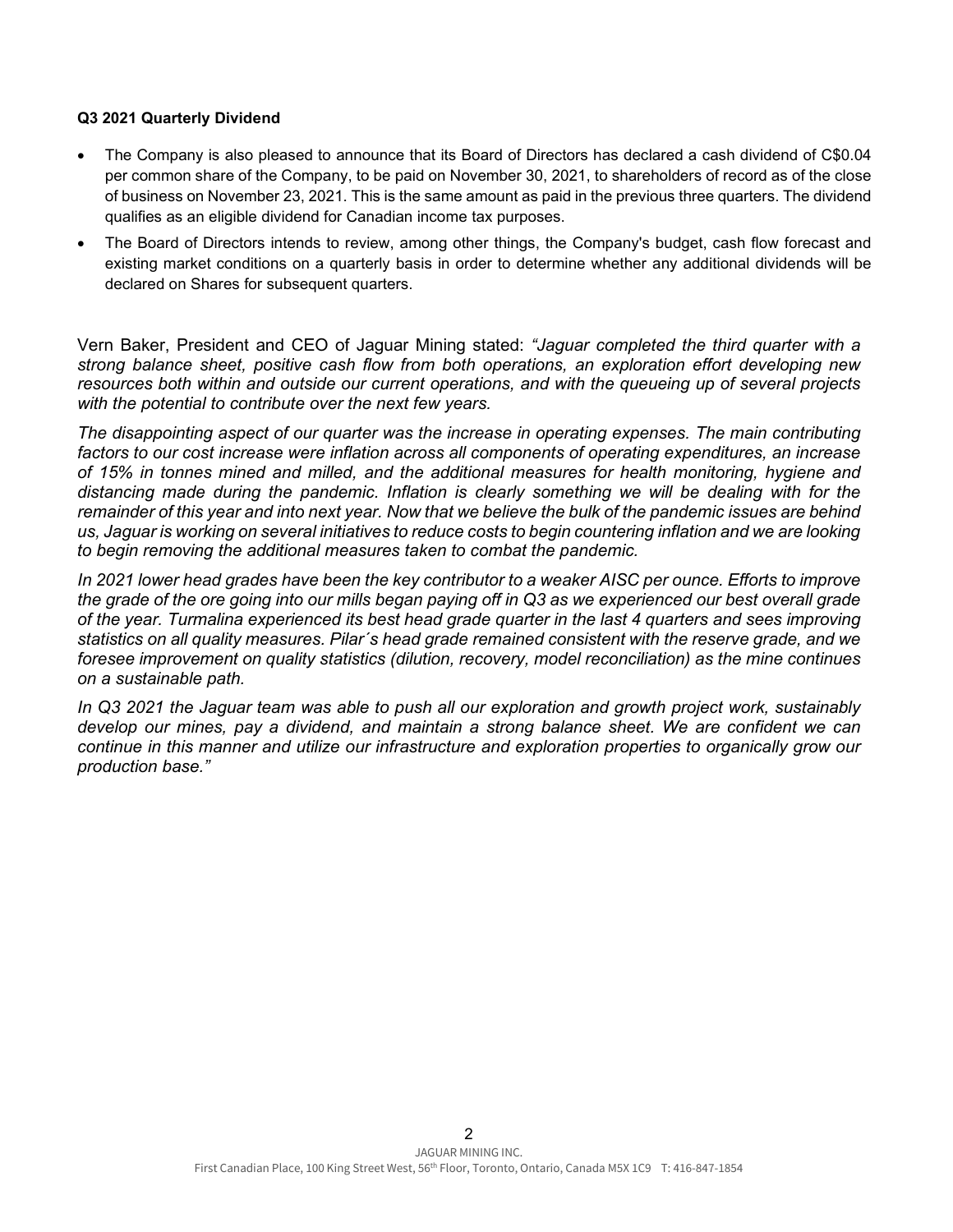#### **Q3 2021 Financial Results**

| (\$ thousands, except where indicated)                | Three months ended<br>September 30, |        | Nine months ended<br>September 30, |         |
|-------------------------------------------------------|-------------------------------------|--------|------------------------------------|---------|
|                                                       | 2021                                | 2020   | 2021                               | 2020    |
| <b>Financial Data</b>                                 |                                     |        |                                    |         |
| Revenue                                               | \$<br>$40,748$ \$                   | 43,494 | $\dot{\mathsf{s}}$<br>108,764      | 116,831 |
| Operating costs                                       | 19,373                              | 14,089 | 51,499                             | 43,025  |
| Depreciation                                          | 5,608                               | 3,640  | 16,004                             | 11,288  |
| Gross profit                                          | 15,767                              | 25,765 | 41,261                             | 62,518  |
| Net income (loss)                                     | 11,415                              | 16,534 | 20,503                             | 47,985  |
| Per share ("EPS") <sup>1</sup>                        | 0.16                                | 0.23   | 0.28                               | 0.66    |
| EBITDA <sup>2</sup>                                   | 20,498                              | 25,820 | 45,043                             | 71,394  |
| Adjusted EBITDA <sup>2,3</sup>                        | 19,205                              | 27,207 | 47,932                             | 68,471  |
| Adjusted EBITDA per share <sup>1,2</sup>              | 0.26                                | 0.38   | 0.65                               | 0.95    |
| Cash operating costs (per ounce sold) <sup>2</sup>    | 833                                 | 614    | 842                                | 628     |
| All-in sustaining costs (per ounce sold) <sup>2</sup> | 1,184                               | 1,011  | 1,249                              | 991     |
| Average realized gold price (per ounce) <sup>2</sup>  | 1,753                               | 1,896  | 1,778                              | 1,704   |
| Cash generated from operating activities              | 16,354                              | 21,919 | 35,454                             | 58,058  |
| Free cash flow <sup>2</sup>                           | 9,840                               | 14,927 | 15,798                             | 38,445  |
| Free cash flow (per ounce sold) <sup>2</sup>          | 423                                 | 651    | 258                                | 561     |
| Sustaining capital expenditures <sup>2</sup>          | 6,514                               | 6,992  | 19,656                             | 19,613  |
| Non-sustaining capital expenditures <sup>2</sup>      | 2,458                               | 1,916  | 8,921                              | 3,485   |
| Total capital expenditures                            | 8,972                               | 8,908  | 28,577                             | 23,098  |

 $^{\rm 1}$  On August 27, 2020, the Company completed a share consolidation of its outstanding common shares on the basis of one (1) post-consolidation share for every ten (10) pre-consolidation shares.

 $^2$  Average realized gold price, sustaining and non-sustaining capital expenditures, cash operating costs and all-in sustaining costs, adjusted operating cash flow, free cash flow, EBITDA and adjusted EBITDA, and adjusted EBITDA per share are non-IFRS financial performance measures with no standard definition under IFRS. Refer to the Non-IFRS Financial Performance Measures section of the MD&A.

 $^3$  Adjusted EBITDA excludes non-cash items such as impairment and write downs. For more details refer to the Non-IFRS Performance Measures section of the MD&A.

|                                                       | Three months ended<br>September 30, |        | Nine months ended<br>September 30, |        |
|-------------------------------------------------------|-------------------------------------|--------|------------------------------------|--------|
|                                                       | 2021                                | 2020   | 2021                               | 2020   |
| <b>Operating Data</b>                                 |                                     |        |                                    |        |
| Gold produced (ounces)                                | 22,603                              | 24.094 | 60,975                             | 68,585 |
| Gold sold (ounces)                                    | 23,247                              | 22,935 | 61,159                             | 68,545 |
| Primary development (metres)                          | 1,273                               | 2,068  | 3,264                              | 5,214  |
| Secondary development (metres)                        | 1,342                               | 633    | 3,647                              | 1,974  |
| Definition, infill, and exploration drilling (metres) | 20,028                              | 18,055 | 61,364                             | 46,876 |

#### **Qualified Person**

Scientific and technical information contained in this press release has been reviewed and approved by Jonathan Victor Hill, BSc (Hons) (Economic Geology - UCT), FAUSIMM, Vice President Geology and Exploration, who is also an employee of Jaguar Mining Inc., and is a "qualified person" as defined by National Instrument 43-101 - *Standards of Disclosure for Mineral Projects* ("NI 43-101").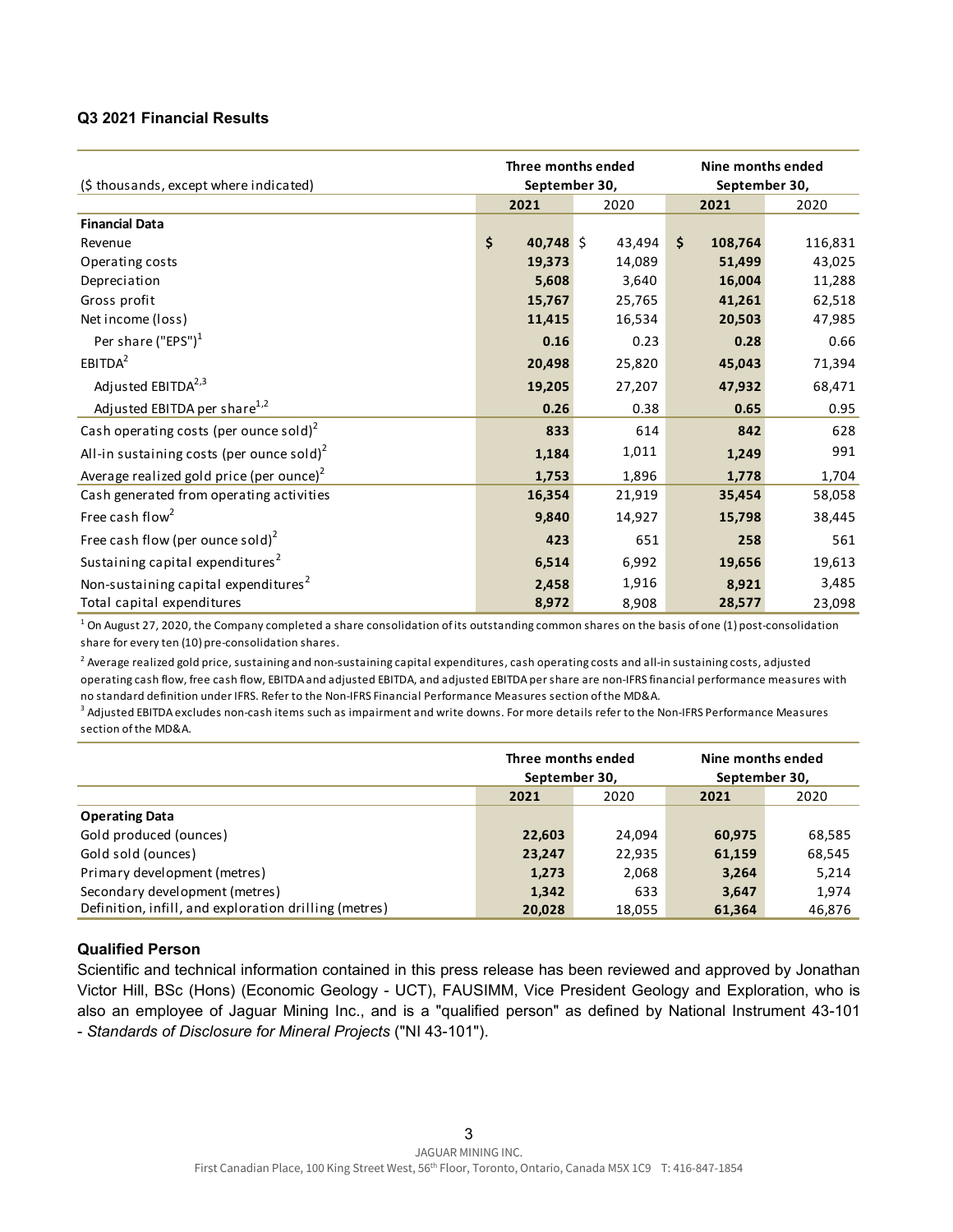#### **The Iron Quadrangle**

The Iron Quadrangle has been an area of mineral exploration dating back to the 16th century. The discovery in 1699–1701 of gold contaminated with iron and platinum-group metals in the southeastern corner of the Iron Quadrangle gave rise to the name of the town Ouro Preto (Black Gold). The Iron Quadrangle contains world-class multi-million-ounce gold deposits such as Morro Velho, Cuiabá, and São Bento. Jaguar holds the Third largest gold land position in the Iron Quadrangle with just over 25,000 hectares.

#### **About Jaguar Mining Inc.**

Jaguar Mining Inc. is a Canadian-listed junior gold mining, development, and exploration company operating in Brazil with three gold mining complexes and a large land package with significant upside exploration potential from mineral claims. The Company's principal operating assets are located in the Iron Quadrangle, a prolific greenstone belt in the state of Minas Gerais and include the Turmalina Gold Mine Complex and Caeté Mining Complex (Pilar and Roça Grande Mines, and Caeté Plant). The Company also owns the Paciência Gold Mine Complex, which has been on care and maintenance since 2012. The Roça Grande Mine has been on temporary care and maintenance since April 2019. Additional information is available on the Company's website at www.jaguarmining.com. **For further information please contact:**

| Vernon Baker                   | Hashim Ahmed                   |
|--------------------------------|--------------------------------|
| <b>Chief Executive Officer</b> | <b>Chief Financial Officer</b> |
| Jaguar Mining Inc.             | Jaguar Mining Inc.             |
| vernon.baker@jaguarmining.com  | hashim.ahmed@jaguarmining.com  |
| 416-847-1854                   | 416-847-1854                   |

#### **Forward-Looking Statements**

*Certain statements in this news release constitute "forward-looking information" within the meaning of applicable Canadian securities legislation. Forward-looking statements and information are provided for the purpose of providing information about management's expectations and plans relating to the future. All of the forward-looking information made in this news release is qualified by the cautionary statements below and those made in our other filings with the securities regulators in Canada. Forward-looking information contained in forward-looking statements can be identified by the use of words such as "are expected," "is forecast," "is targeted," "approximately," "plans," "anticipates," "projects," "anticipates," "continue," "estimate," "believe" or variations of such words and phrases or statements that certain actions, events or results "may," "could," "would," "might," or "will" be taken, occur or be achieved. All statements, other than statements of historical fact, may be considered to be or include forward-looking information. This news release contains forward-looking information regarding, among other things, expected sales, production statistics, ore grades, tonnes milled,*  recovery rates, cash operating costs, definition/delineation drilling, the timing and amount of estimated future production, costs of *production, capital expenditures, costs and timing of the development of projects and new deposits, success of exploration, development and mining activities, currency fluctuations, capital requirements, project studies, mine life extensions, restarting suspended or disrupted operations, continuous improvement initiatives, and resolution of pending litigation. The Company has made numerous assumptions*  with respect to forward-looking information contained herein, including, among other things, assumptions about the estimated timeline *for the development of its mineral properties; the supply and demand for, and the level and volatility of the price of, gold; the accuracy of reserve and resource estimates and the assumptions on which the reserve and resource estimates are based; the receipt of necessary permits; market competition; ongoing relations with employees and impacted communities; political and legal developments in any jurisdiction in which the Company operates being consistent with its current expectations including, without limitation, the impact of any potential power rationing, tailings facility regulation, exploration and mine operating licenses and permits being obtained and renewed and/or there being adverse amendments to mining or other laws in Brazil and any changes to general business and economic conditions. Forward-looking information involves a number of known and unknown risks and uncertainties, including among others: the risk of Jaguar not meeting the forecast plans regarding its operations and financial performance; uncertainties with respect to the price of gold, labour disruptions, mechanical failures, increase in costs, environmental compliance and change in environmental legislation and regulation, weather delays and increased costs or production delays due to natural disasters, power disruptions, procurement and delivery of parts and supplies to the operations; uncertainties inherent to capital markets in general (including the sometimes volatile valuation of securities and an uncertain ability to raise new capital) and other risks inherent to the gold exploration, development and production industry, which, if incorrect, may cause actual results to differ materially from those anticipated by the Company and*